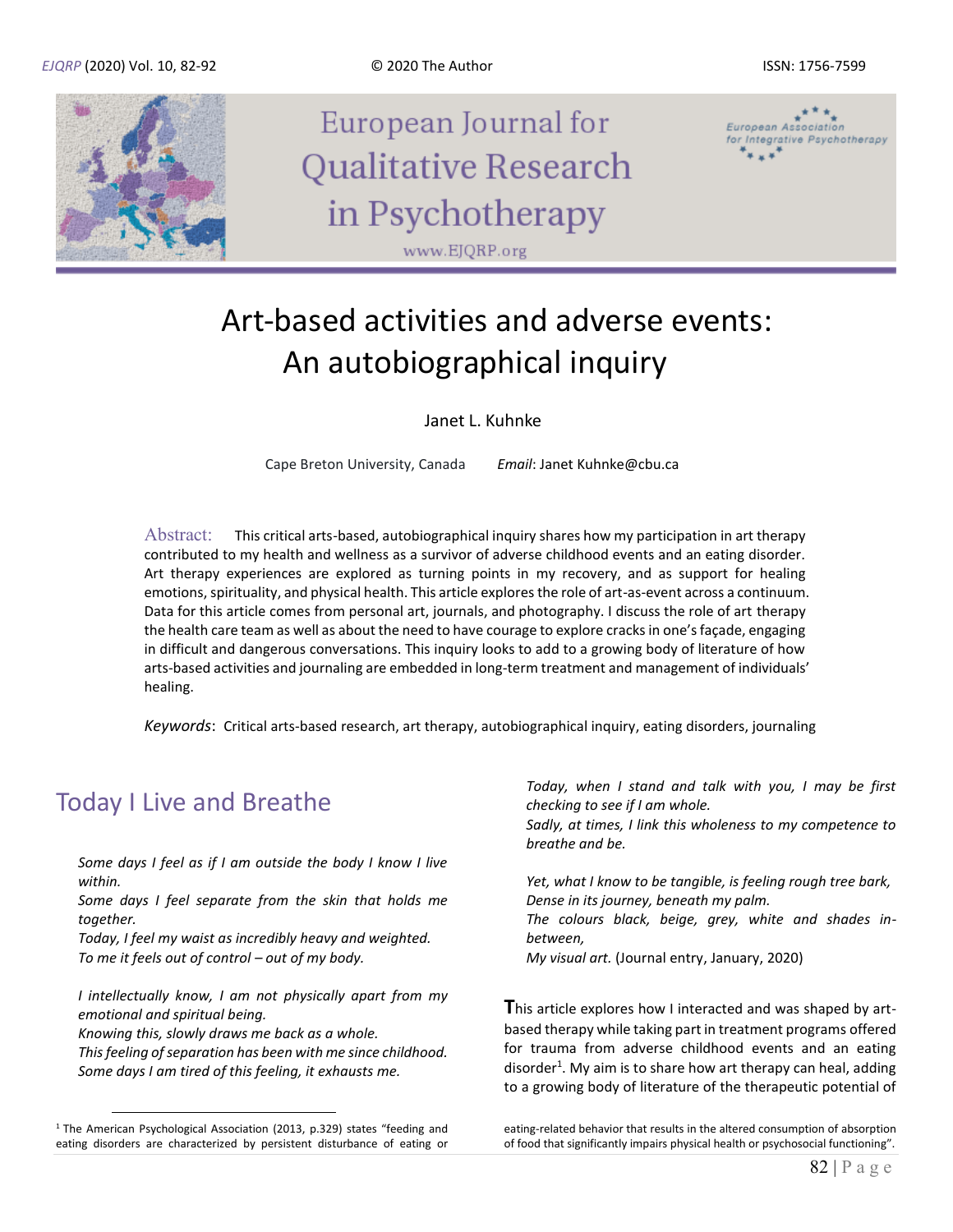this medium (Leavy, 2018). Data, personal art, photography, and journals were created by myself, the author; examples shared in this paper are significant milestones in my healing journey. [The art in this paper, is the unschooled use of many mediums, yet it became and has become my voice (Finlay, 2011), while the journals, art and artifacts were collected and edited by myself for clarity.] My goal is to reflect critically on these mediums created over time.

#### **Why Share this Journey?**

A recent teaching experience set the stage for writing this reflective paper. I was working alongside students navigating the broad concepts of nutrition, feeding, and eating disorders in a health assessment and promotion class. I was conscious of my internal hesitancy and that I was holding back tears. I recognised this was an echo from my past. In smaller groups we continued to discuss the breadth and complexity of eating disorders. We spoke of how we perceive our bodies, inside and out. We questioned pressure from society, images and photographs on the internet, television and videos that exude messages that suggest "you must appear this way" or, "look like this, then you will be happy". At the end of class, and upon returning to my office, I continued to feel internal tensions. I knew these were related to my present body image and the context of the history of trauma endured, and an eating disorder. As Smolak (2006) notes in her discussion of body image and eating disorders, body image dissatisfaction and distortion is common in persons who experience trauma:

Through dialogue with my trusted sister and academic peers, I began to see this an opportunity to explore my healing journey with some self-engaged art-based therapy.

As I read through my past journals and view the art I had created, I am deeply aware of the private and intimate nature of this work. I have included relevant "intellectual biography" examples and am "aware of the notion of the audience and what I will present, and what will remain private" (Roberts, 2002, p. 165). While creating this account, I practiced reflexivity activities (as a parallel process) including writing about and photographing my gardens and the wilderness. Mercer (2007, p.575) argues being reflexive in autobiographical works is important as this research is "never only about the self", but about the complex environments in which we live. My self-awareness and engagement included self-care, my personal "reflexive embodied empathy" (Finlay, 2014, p. 8). Walking, regular nutrition, quiet talks and dialogue with friends provided "a capacity to reflect on…[my] (inter-) subjectivity, processes, assumptions and interests both during the data collection and after" (Finlay, 2014, p. 8). Selfdisclosure is a sensitive issue and includes the private worlds and sphere of the courageous individual involved (Courtois &

Ford, 2016; Liamputtong, 2009; Roberts, 2002; van der Kolk, 2014). All this also continues my healing process and growth.

Self-disclosure means showing your own imperfections, feelings, and experiences, including those related to failure… showing your human imperfections can reinforce the positive effects of idealization by highlighting that you have both admirable and less than stellar qualities-that you're only human and aren't afraid to show it. (Brandsma, 2017, p.222)

This [my] story is told from the point when I knew my cover story was fracturing, rapidly. Crites (1979) contrasts the cover story with the "real" story:

> The story that cannot be faced is the real story, in the sense that it continues to assert itself in motivating one's course of action, with the more acceptable scenario constantly being put forward as a cover story to rationalize the course of action, however awkwardly it may be made to fit.

I knew the risk of dialoguing and sharing dangerous conversations as real. They are not only "difficult professional conversations… [they] include dangerous conversations silenced ones, problematic self-disclosures, daring publications, and unfettered electronic communications" (Le Fevre & Sawyer, 2012, p. 263). Yet, I experienced long-term healing through journaling and creating art over time. This is, my "act of defiance" (Finley, 2011, p. 438); my self-disclosure (Unhjem et al., 2018). Finally, to speak of these issues involves an "internal evaluation process" that takes time (Jolley, 2019, p. 20). Therefore, I mindfully share my journey using art therapy that can "both monitor and modify [my] internal world" (Siegel, 2010, p. 29).

## Background: What is Art-based Therapy?

Art-based therapy (AT) is a holistic term for wide-ranging experiential therapies used in provision of care for persons living with trauma (Hinz, 2006), and eating disorders (Eating Disorder Specialists, 2017). Evidence for offering art-based therapies in eating disorder programs along with professional therapy is a growing field of knowledge (Butryn, 2014; Frisch et al., 2006; Holmqvist & Persson, 2012; Marmor, 2016; Pratt, 2004; Thaler et al., 2017; Williams et al., 2010). Art-based therapists, train in the use of diverse mediums including visual arts, music, poetry, drawing, painting, drama, dance and movement, photography, and other creative works. In eating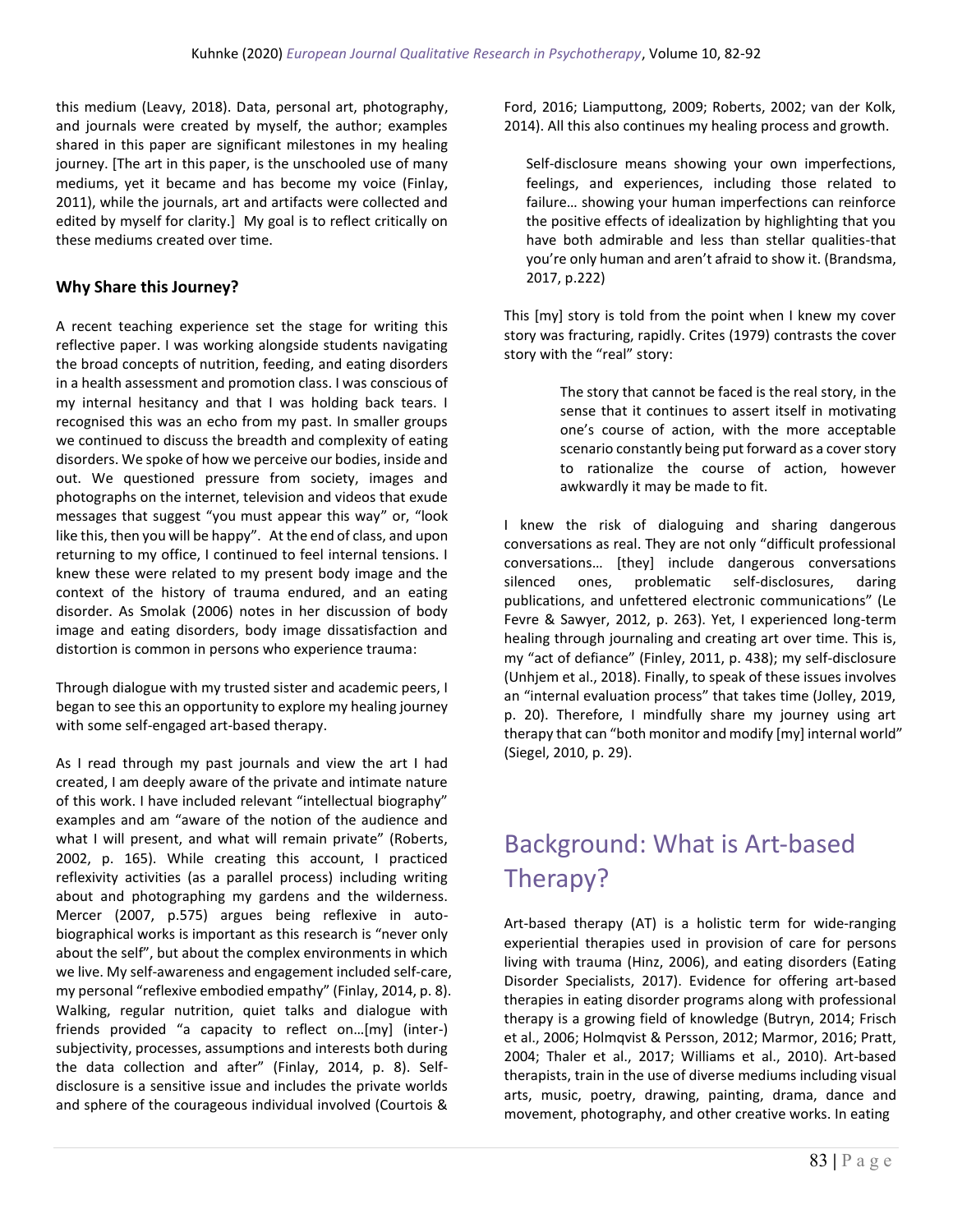disorder programmes, art-based activities typically co-occur with clinical efforts to encourage individuals to "explore feelings, reconcile emotional conflicts, foster self-awareness, manage behavior and addictions, develop social skills, improve reality orientation, reduce anxiety, and increase self-esteem" (The American Art Therapy Association, 2017, para. 3).

Art activities engage individuals with eating disorders in deep personal moments in time, as emotions attached to adverse events may be disconnected or buried deeply within (Svaldi et al., 2012). As well, for those struggling with disconnect between body and self, arts-based activities support reconnection (Marmor, 2016). Art therapists, as part of an interdisciplinary team, seek to engage and challenge individuals to use art mediums and words to express emotional pain. The journey of recovery from adverse events and an eating disorder is profoundly complex and interwoven with care focused on spiritual, emotional, and physical healing (van der Kolk, 2014).

### **Frameworks Guiding this Inquiry**

Methodologically, a critical arts-based research approach overarches this inquiry (Finley, 2011). I find strength and meaning in this approach, and in response, I thread images and art-creations throughout my paper. This is my "performative turn… a shift away from the written text to performance as a form of research" (Finley, 2011, p. 436). It is my voice in art. I see my contribution to arts-based research as emerging from adverse experiences, and my preference to order thinking in picture, tables, and images. These works were created to remind us to pay attention to individuals' experiences and interactions that require attention, beyond words alone (Fish, 2018).

As an educator and researcher, I know that writing autobiographical accounts are never easy; it is, however, an "excellent way of examining how one's personal history informs one's present practice and plans for the future" (Kitchen, 2010, p.46). In turn, the self-disclosure supports my desire to live congruently and peacefully (Jolley, 2019). Dewey (1934), describes art as an experience, as occurring along a continuum, and over time. Art created in this paper reflects this continuity of experience and draws "up something from those which have gone before and modifies it in some way the quality of those which come after" (Dewey, 1938, p.35).

In this paper I wonder deeply, is it possible to speak of my journey "in such a way that does not do violence to the speaker and… [to my] experiences" (Stone, 2004, p. 52). Sometimes I wonder if staying silent is the better turn. Taking a lead from Stone, I seek the writing of Sarah Kofman (1998, p.10) who

reminds me "to speak: it is necessary – without (the) power". I know I have not yet mastered the adverse events, yet, I see them as being moved into a place where they have "no longer a dominating and oppressive power" (Stone, 2004, p.54).

This exploration has helped discover art-as-event and it shares my long-term healing and joy in creating (Greene, 1995). Knowing this, I lean into Greene's (1995) discussion of the shaping influences of childhood recalled. I am deeply aware of the significance of childhood stories and my subsequent teenage and adult living with the effects of adverse events. Greene reminds me, I cannot:

Return to the landscapes of those prereflective days…[I] can only become present to them by reflecting on them. Yet even so, if…[I] do make the effort to reflect upon them…[I] become far more present to… [my creative, energetic], enmeshed and open-ended sel[f]. (1995, p.73)

I also return to van der Kolk's(2014) descriptions of art, writing and trauma-based care. As I read my opening poem, I reflect on how I continue to vacillate in, through and out of my body on a regular basis; a long-term effect of adverse events (Courtois & Ford, 2016; van der Kolk, 2014). In the past, I physically fled by free-floating far above my family home; a dream that still surfaces in my dream world today. Complex trauma, I know, may show up in sleep disturbances or dissociative reactions (Courtois & Ford, 2016) while dreams of floating or flying in active motion may be related to self-control (Van de Castle, 1994, p.338).

van der Kolk (2014), in his descriptions of the role of therapies used to assist in healing from trauma, reminds us of the following:

There are thousands of art, music, and dance therapists who do beautiful work with abused children, soldiers suffering from PTSD, incest victims, refugees, and torture survivors, and numerous accounts attest to the effectiveness of expressive therapies. However, at this point we know very little about how they work or about the specific aspect of traumatic stress they address, and it would present an enormous logistical and financial challenge to do the research necessary to establish their value scientifically. (2014, p.244)

As I pursue my project, I aim with this paper to add to a growing body of literature on the benefits of art-based activities and research (Leavy, 2018).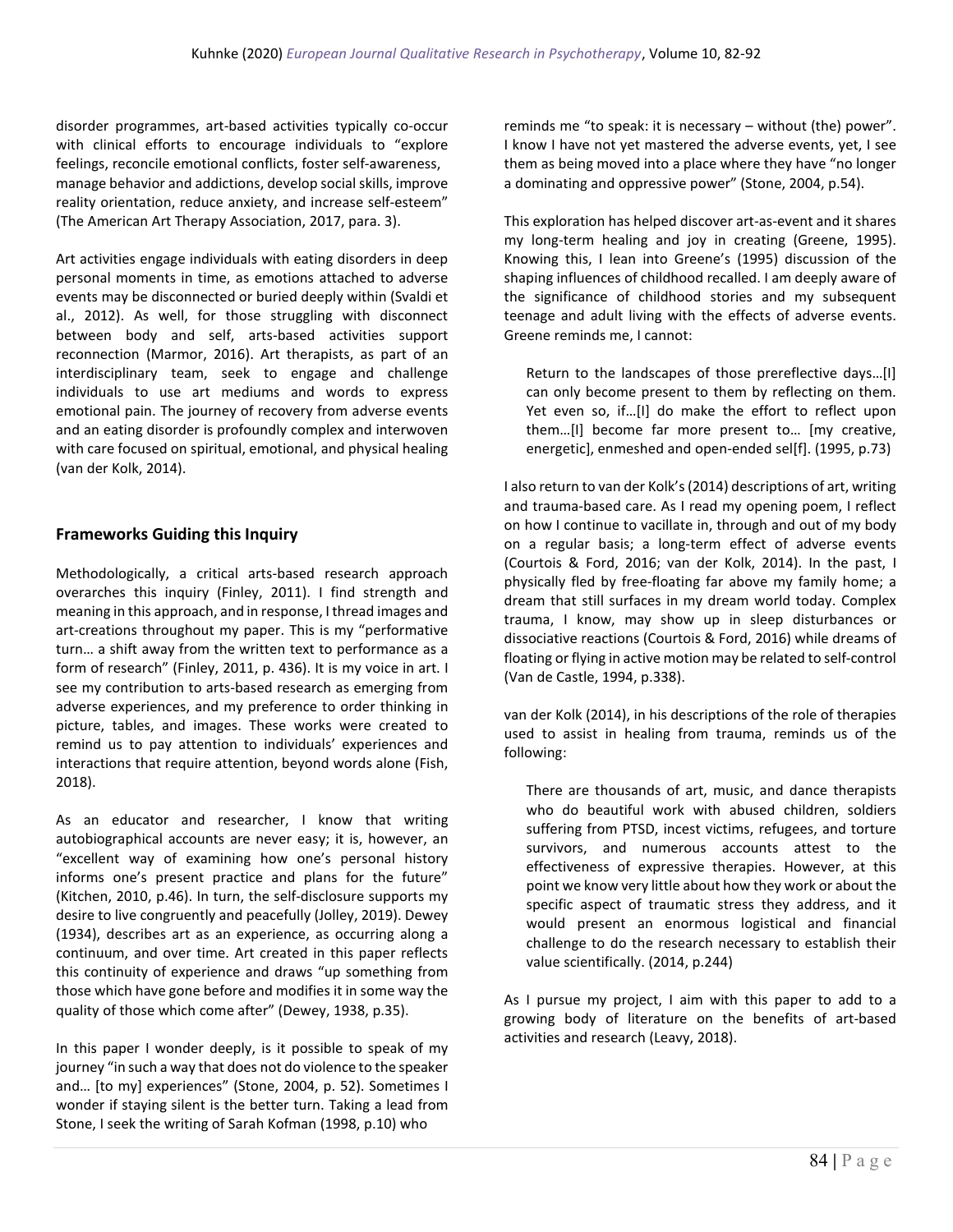### Body Image: Pen and Doodling

I grew up surrounded by quiet rural farm life, books, art, drawing, and creative people who readily shared their gifts. In sketching and drawing, I came to know my preference for doodling was tolerated by my teachers in our small three-room public [private] school.

Doodling, for some researchers, is seen as increasing concentration or as part of being bored (Andrade, 2009). In my journey I used doodling (rough drawings) to share, and to help move through speechlessness. Doodling brought me quietness and a space to rest. During high school I came to appreciate doodling as a beneficial activity to improve my concentration and focus (Andrade, 2009). I have carried this activity forward as I moved into adulthood; doodling alongside work phone calls, meetings, and conferences, margins of my notebooks colourfully decorated with trees and skies, places I would rather be.



 Figure 1: Doodling and Learning to Journal Alongside (Red pen on paper)

When I reflect on the role of doodling in treatment programs, the role of the art-therapist is prominent. With regular activities we began to look at the images I doodled throughout my voluminous journals. Early in my recovery these images emerged as my voice (see Figure 1) (Doodling and journal notes, October, 1988). Through doodling, I dared to tell the awkward truth about how I saw myself and my body and how this had transferred into the chaotic world of living with an eating disorder (Fenwick & Sullivan, 2011). The creation of art made it safe to engage in painful conversations with the arttherapist and health care team members (van der Kolk, 2014). I dared to share the adverse events that shaped my teenage and messy adult world. Through doodling I could describe: "the 250-pound person that I thought I was, with descriptions of the heavy-set, weight drooping over my hands, immobilizing me, and driving me to tumultuous living; of always trying to be the thinnest I could be" (Journal entry, January, 1989).

By journaling alongside images, I reflect on the following notes in my journal: "when I look in the mirror, I see reflected back at me - two eyes, and I lament that the rest of the body does not belong to me, my goal to be smaller and smaller" (Journal entry, February, 1989) (see Figure 2). The effort to become healthy was tedious, painful and many days I wanted to 'just quit – two eyes in a wall'.



 Figure 2: Two Eyes Talking Back (Red pen on paper)

When I entered treatment, I had already been unwell for some years. The cycle of rituals, need for order, heightened body awareness and meticulous checking, had been my friend for many years through high school, college and into university (Gargaro et al., 2016).

Friends discretely mailed newspaper clippings of famous people dying from eating disorders. Family and friends mailed books discretely to me to encourage and notes were left in my mailbox. These all told me the cracks in my facade were rapidly opening (Levenkron, 1978, 1982; Orbach, 1986; Palmer, 1986; Valette, 1988).

### My Arrogance and Art Meet

In my arrogance and privilege, at first, I did not understand the rationale for art therapy classes and journaling in an eating disorder program. At the time, I had just entered an interdisciplinary treatment program (including psychologists,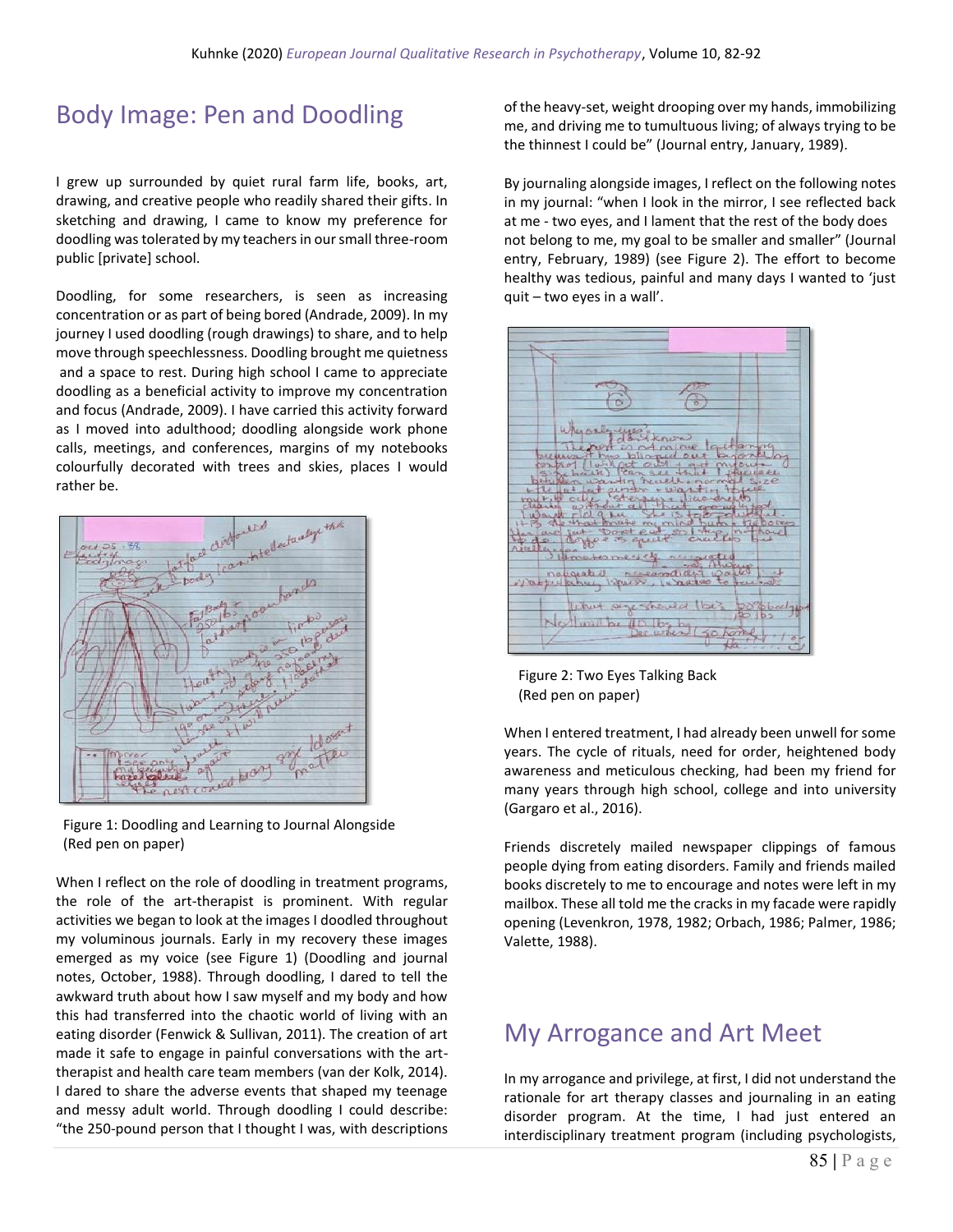nurses, physicians, social workers, spiritual care advisors, dietitians, art-therapists, and physiotherapists); I was in my early twenties and trying to die. I thought I was just in the hospital to learn to eat regular meals.

Early in my healing journey, an art therapist introduced me to colouring and journaling (see Figure 3). She offered me a colouring project of which I dutifully completed. The use of colouring pencils and books is supportive in helping trauma recognize and name emotions (Meijer-Degen & Lansen, 2006).



 Figure 3: Moving Through Speechlessness (Colouring pencils on paper)

During this time of colouring, my mind was quietened, and I did not have the urge to pace and burn calories. "I thought the request to colour images from a coloring book, and then to journal for five minutes about my feelings, was truly beneath me" (Journal entry, September, 1988). Yet, in her kindness and persistence, and over time, I completed many colouring projects. During these times and when colouring, we talked, built trust, and spoke about finding my voice in colour and in pictures. I am not sure I had thought of colouring this way, though crafts, sewing, and gardening had always surrounded me in my growing years.

I reflect on my journal notes about interactions with the arttherapist:

AT: The goal of art therapy class is to focus on your feelings and to then write about them (she explains to a small group). The health care team has asked that you journal for five minutes while you are here.

Janet: Yes, I saw this described in the 'Program Handbook' (I am arrogant in my tone). You know I just want to go home. I told the team today that I will eat with friends at work, yeah, like that is the problem (in my cynical tone). They told me that my wanting to go home is just a way of not getting well, and that my promise to eat meals with friends is not real or truthful (I am shocked they do not believe what I say).

AT: What is the real problem?

Janet: I do not want to talk about it, please.

AT: Can you draw what you are feeling (asked in a kind, questioning tone)? (Journal entries, October 1988).

Through weekly meetings and in collaborative discussion with the art-therapist and health care professionals, the door of secrecy cracked open - ever so gently. The hinges creaked and brown-dirty rust fell to the floor. In my journal I wrote: "I am so afraid to talk, fear and pain rushes through me. I cannot tell the secrets, but do you see that small microscopic dot over the hills, that is me" (Journal entry, October, 1988) (see Figure 4 blue arrow added for clarity).

The dot in this colouring, became my "ah-ha" moment, my turning point – "a stop". Applebaum (1995) describes a stop as:

> A moment in which personal or cultural history stands before two diverging pathways. One leads to a repetition of the known, the tried and true, the old, the established. It is safe, secure, and stale. The other [stop] finds a renewed importance in the unknown, the uncharted, the new, the dark, and dangerous. (1995, p.16)



Figure 4: Free-floating (Colouring pencils on paper)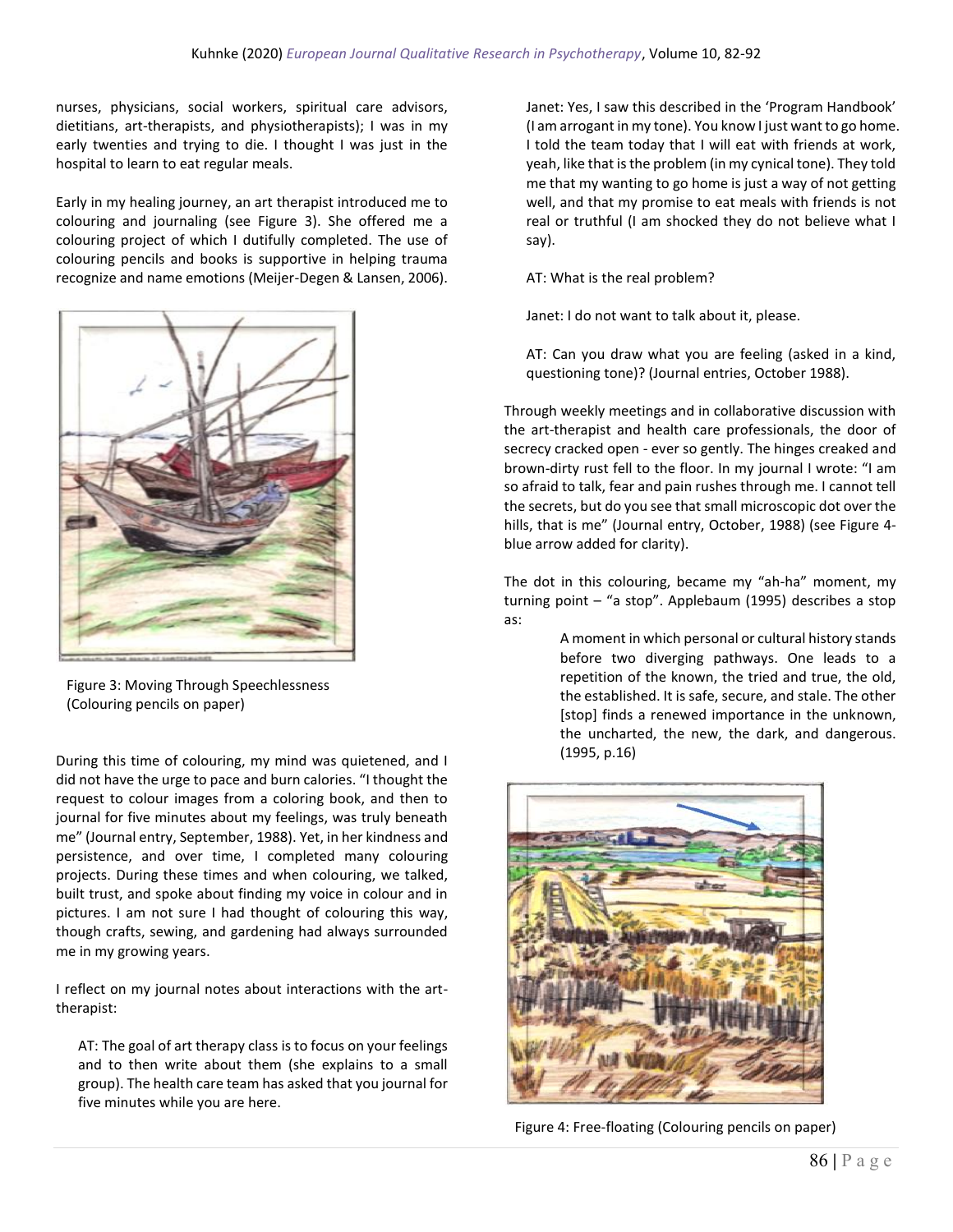This is a moment I clearly recall. I could continue in my present ill health or *choose* to participate in care offered. I realized I could use art to help me speak. In my journals, I wrote the following: "You mean I can learn to talk about adverse events through stories in drawing, doodling, and coloring" (Journal entry, September, 1988)? Here I was sitting in the basement room of a hospital tower, colouring, finding my way from speechlessness to potential health. van der Kolk (2014) clearly describes this speechlessness as a response to adverse events. I recall this quiet unassuming craft room, with a small window, low-light, and art-supplies around me.

## Art Emerges: Disappearing Eyes and Arriving

Over time, I continued to use art to express my desire to live and be. Art became my voice, my resilience (Finley, 2011). Sketching became my medium of choice as I sought to unite the disconnect between how I felt physically and emotionally (van der Kolk, 2014). For me, this took time, months, and years, with unwavering support from health care professionals that valued dialogue, journaling, and exploring my art. To grow my art, a close friend encouraged me to take art classes. In the local community center, a passionate older gentleman shared his journey and love of creating art. He willingly looked at my sketches and gave practical support, "draw every day, he told me" (Journal entry, December, 1994).

Over time, my stacks of sketch books mounted. I began to oil paint, the diverse colours bringing joy. I collected art books to support my learning. Here I studied detailed descriptions of well-recognized artists who painfully struggled in life. Their stories brought further comfort and hope for my future. Vincent van Gogh's (1975) story of 'feeling unwell' rang true. In writing to his brother Theo, he yearned for recovery and health (Cabanne, 1975). A famous Canadian painter, Emily Carrs' words "when the world gets, one, too much" (as cited in Braid, 2000, p. 40) brought optimism and resilience. I appreciated these artists, as they too used art too find voice.

Community-based art classes became where a place where I could quietly sit, be, and breathe - united in self (Brown, 2007). My body distortion lessened, my yearning for death passed, and my eyes and body merged - to test life (see Figure 5). Art crossed the chasm of social isolation I experienced as I slowly healed. I viewed others' creativity and listened to their stories. I learned how art became part of their journey, in turn I

cautiously shared my art. Community art classes melded well with care from the community-based treatment program of which I was part. I had come to carry a small sketch book and to consistently challenge myself to move emotions and feelings onto paper. Over time, I moved the sketches into oil painting, choosing vibrant warm colours; pencil and charcoal sketches became oil-paintings. Oil became the medium in which I could share feelings of rage and fury at the adverse events, and years lost, trying to die (van der Kolk, 2014).



Figure 5: 80 LBS and Thinking (Oil on canvas)

### Connecting: A Vision in Colour

I constantly sketched, visited beaches, walked along the oceanside, and hiked far into the bush. Community art exhibitions and reading about artists brought well-being. I became less socially isolated and began to respect my changing body and shape. I befriended artists who willingly spent time teaching me the use of water colours, charcoal, and carving wood and stone. These activities continued to contribute to my growing health. In my journals, I count twenty or more versions of distorted bodies and two-eyes. In my journals I read: "I feel invisible, separate, and without voice" (*Journal entry*, February 2004). Yet, over time and with the use of oil, I created an image representing myself, the eyes are within the shape (see Figure 6). Here, I became more connected and reengaged (Marmor, 2016).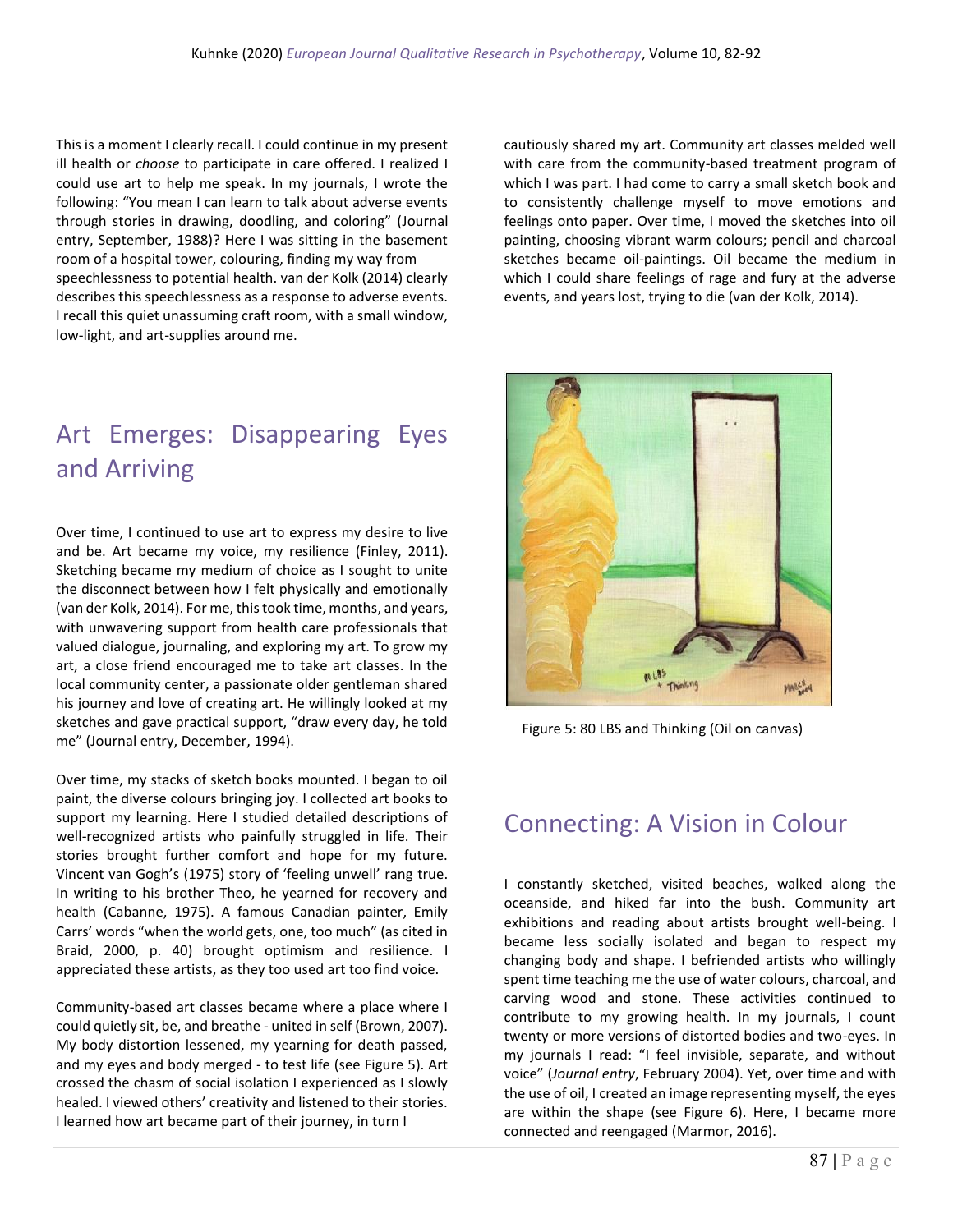



Figure 7: Youth (Pencil and Charcoal) (June 2012)

Figure 6: Dying (Vibrant oil on canvas)

In my yearning for health, there was a constant dance with the past, a back-and-forth; one step forward, one backward. As I read in my journals, I see the following description of tensionfilled moments when I disclosed events endured:

You are a horrible person, you are nothing. You should die for telling. People can see "it" [the events endured] tattooed on your forehead. You are a tattler. They see your distracting thinness and think that is the problem, you are trying to die – you are like disappearing eyes. My mind chatters in response - if you were thinner, they would not be able to tell, you could go back and hide in the chaos of trying to die. (Journal entry, February, 2004)

'Dying' was created was in stark contrast to the person I knew I was becoming. I knew myself as a capable, privileged woman receiving treatment for trauma and an eating disorder. I worked full-time as a professional, and had a supportive circle of family and friends, however, this is what I thought of myself. 'Youth' was created in an ongoing effort to draw self - without distortion (see Figure 7). This reflects a growing strength within, an emergence of self, intact. Though I yearned for the safety of thinness, I saw my body image shifting in health, and this at times this was exhausting (Smokak, 2006).

## My Perspectives Grow, and Today I Live

### **Do you ask about creativity?**

Today, I create, oil-paint and photograph and am thoughtful, and purposeful my creating. During this time, I am quiet physically and calm. In my journey, the role of the art therapist, community artists, and the health care team were consistently present and occurred across community and health care sectors. Art helped me emerge, whole. The role of art in residential and community-based treatment programs were unique to my journey. The medium was mobile – my sketch book and journals were my friends, crossing the boundaries of social and emotional isolation. They became non-judgmental companions, away from the ritualistic order I sought in my previous chaotic life (Marmor, 2016).

Today, as I reflect on my journey with art, I passionately believe arts-based activities navigated the roadblocks of speechlessness (Frisch et al., 2006); death, pushed back by the beauty of creativity. I believe the art-mediums used, in collaboration with interdisciplinary care, crossed the dense isolation in which I lived while healing from trauma endured and an eating disorder (Leichner et al., 2014). When I reflect, on the role of the art therapist and my journey as a client with art, there is for me a deep and heightened self-consciousness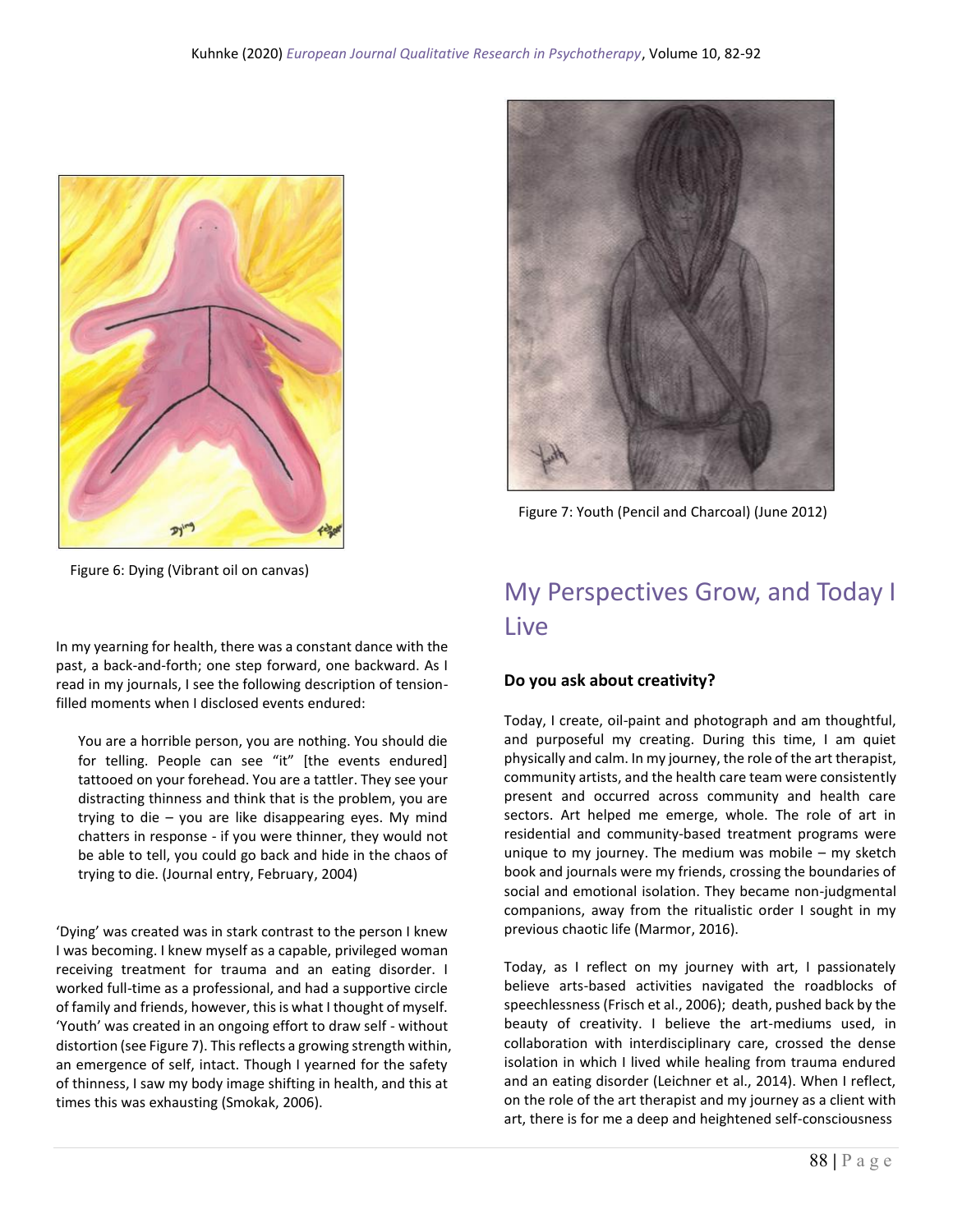about body image (Marmor, 2016). Art had an integrating function and re-engaged myself with my mind, spirit, and body (Marmor, 2016). Drawing self-intact and without distortion (see Figure 7), is difficult and dangerous work (Le Fever & Sawyer, 2012). Journaling, doodling, and oil-painting shaped my coming to understand the relationship between events endured and eating disorder; this took time, effort - terrific effort at times.

#### **Body-distortion and Self-care**

While creating this paper, I became aware of how some elements of body distortion prevail (Dalhoff et al., 2019). During this project, I experienced a heightened awareness of the need to take care of my body, so as not to be so caught up in past and to not remain present (Finlay, 2014). To ground myself, physically, mentally and spiritually, I regularly snowshoed and returned to the earth; the trees, wind, and kindness of water crashing beside me - reassuring. The reading and reflecting on life past, are difficult and challenging (Stone, 2004). As I hiked, I photographed three images of the winter ice-storm to reflect my present life and balance (Finley, 2011). Here, I can focus on the firmness of the frozen bark in the harshness of the freezing rain. These images quell the emotional flood of reading past journals and art created.

Today, I find great joy in the colours of a broad and aged walnut tree (*Journal entry, January 2020*). In the knot of the walnut tree I see a reflection of a previous chaotic life, cumulative, and a yearning for death, deep and dark (see Figure 8a).

As I step back on my snowshoes my perspectives grow. The cracks of the walnut tree are open, reflecting my chipped façade, ready at the mark to host difficult and dangerous conversations (see Figure 8b).



Figure 8b: The Façade Cracks

Stepping back even further, I can see health, possibilities, and a growing future. The freezing ice-rain pours down the trunk; they are my tears of happiness for health gained, my breath, and for being alive (see Figure 8c).



Figure 8a: Growing Perspectives



Figure 8c: A Window of Opportunity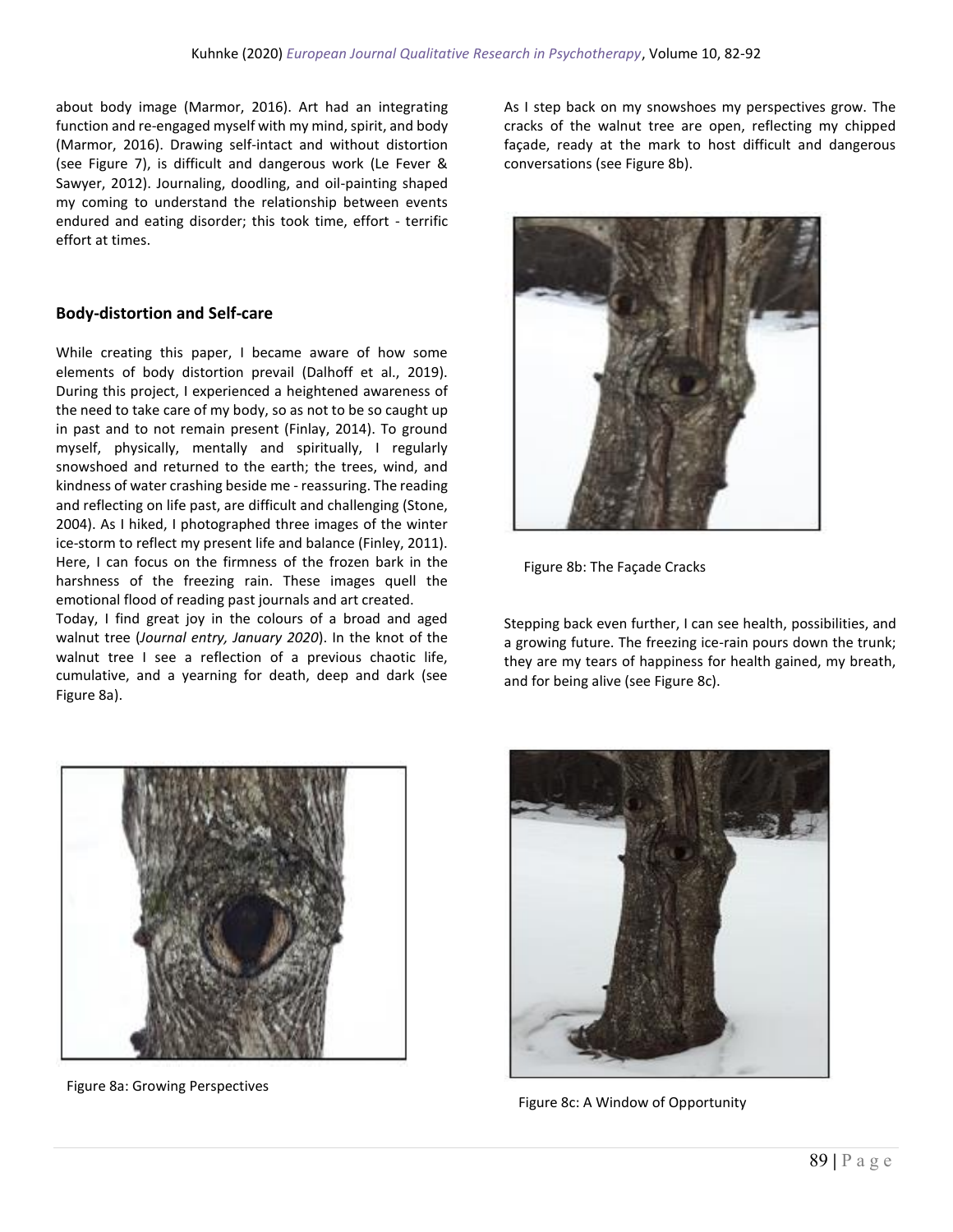### **Cracks in the Façade, a Window of Opportunity?**

'Art-as-event' (Greene, 1995) moved me through the belief that my picture was complete, fossilized forever – death by an eating disorder. Instead, I have come to understand that "all perspectives are contingent - that no one's picture is complete" or finalized (1995, p.82). Greene (1995) reminds us of how reflecting on childhood events helps us grow. As an educator, I felt incredible tension when instructing students about eating disorders, causes and long-term effects. This event caused a crack in my 'cover story', of competence and confidence in my role (Crites, 1979). Yet, by heeding to the tensions, this became an opportunity to write, from which I knew I could grow further. This was a "levelling of the playing field" and my opportunity to be "human too" (Jolley, 2019, p.20). Greene shares the following when intentionally writing about childhood journeys:

It is this kind of [writing, and] rewriting that I will do here… that have been important to me in the making of a narrative and the search for shapes of childhood. This is not, I want to stress, a memory game. This kind of search is intended to restore a visibility to the shapes of a primordial, perceived landscape; and I have discovered that literature (for me) [and art] has the potential of making visible what has sunk out of sight. (1995, p. 77)

#### **Difficult conversations, what is the risk?**

Today, I turn to Stone's (2004) description of how to describe raw events when writing. For me, my eyes in the mirror staring back at me were "my unspeakable nature of trauma…true speech…my madness" displayed in colour (2004, p.50, 54). They echo and reverberate the chaotic and chronic distress associated with adverse events, though now quiet and contextualized (Stone, 2004). My journey with my body image and my perception of my body within, and without, remain a work in progress (Gargaro et al., 2016; Marmor, 2016). Through acknowledgement of the trauma endured, I gained art and life. I stopped feeling so robbed of my very being and my right to breathe (van der Kolk, 2014).

Greene (1995) reminds us through deep attending and purposeful reflection, we are in the midst and

We experience objects and other people's actions corporeally and concretely. And despite the distancing and symbolizing that come later, the narratives we shape out of the materials of our lived lives must somehow take account of our original landscapes if we are to be truly present to ourselves and to partake in an authentic relationship[s]. (1995, p. 75)

Stone (2004) states, our desire to have others comprehend the raw, emotional distortion within, was perhaps "outside of comprehension, and unapproachable perhaps only via art [doodling], via the elliptical, the sideling, [and] the metaphorical" (2004, p. 55). In turn, these images visually reflect dangerous and uncomfortable conversations (Le Fevre & Sawyer, 2012). Yet, they are real and part of my journey. Red ink in tree bark reflects strength, a voice, and resilience (see Figure 9). Sketching releases tension, ink moved into tree bark – branches of the Red Cedar emerge – more beauty in my world.



Figure 9: Western Red Cedar (Red ink on paper)

I am aware of the risk of asking this piece to be reviewed and edited towards being published. This story comes from a "child place" (Jolley, 2019, p. 23), placed in an adult world. I "want my journey with art to be shared to encourage others; I know this to be altruistic, but it matters to help others find voice through art" (Journal entry, January, 2020). I pause and reflect upon the following journal entry which recognises my shame. Brown (2007, p.13) defines as: "I am bad (shame) and I did something bad [as] guilt. Shame is about who we are, and guilt is about our behaviors".

Within, I sense a power struggle, fear and retaliation for creating this work; I fear retaliation toward self. I fear the criticism of those reading this work. I know sharing adverse events (for me) evokes shame or the fear of shame. Yet, I have chosen to write about difficult times (Stone, 2004), and dangerous times (Le Fevre & Sawyer, 2012). I ask you the reader to pay attention to how you feel as you read. I want you to know that my intent is to share about how artbased therapies helped me heal from adverse events and how I continue to create art today. I know I cannot control how you may look at me in the future. I am cautious as I write. I wonder if you will look at me differently after reading this work. (Journal entry, January, 2020)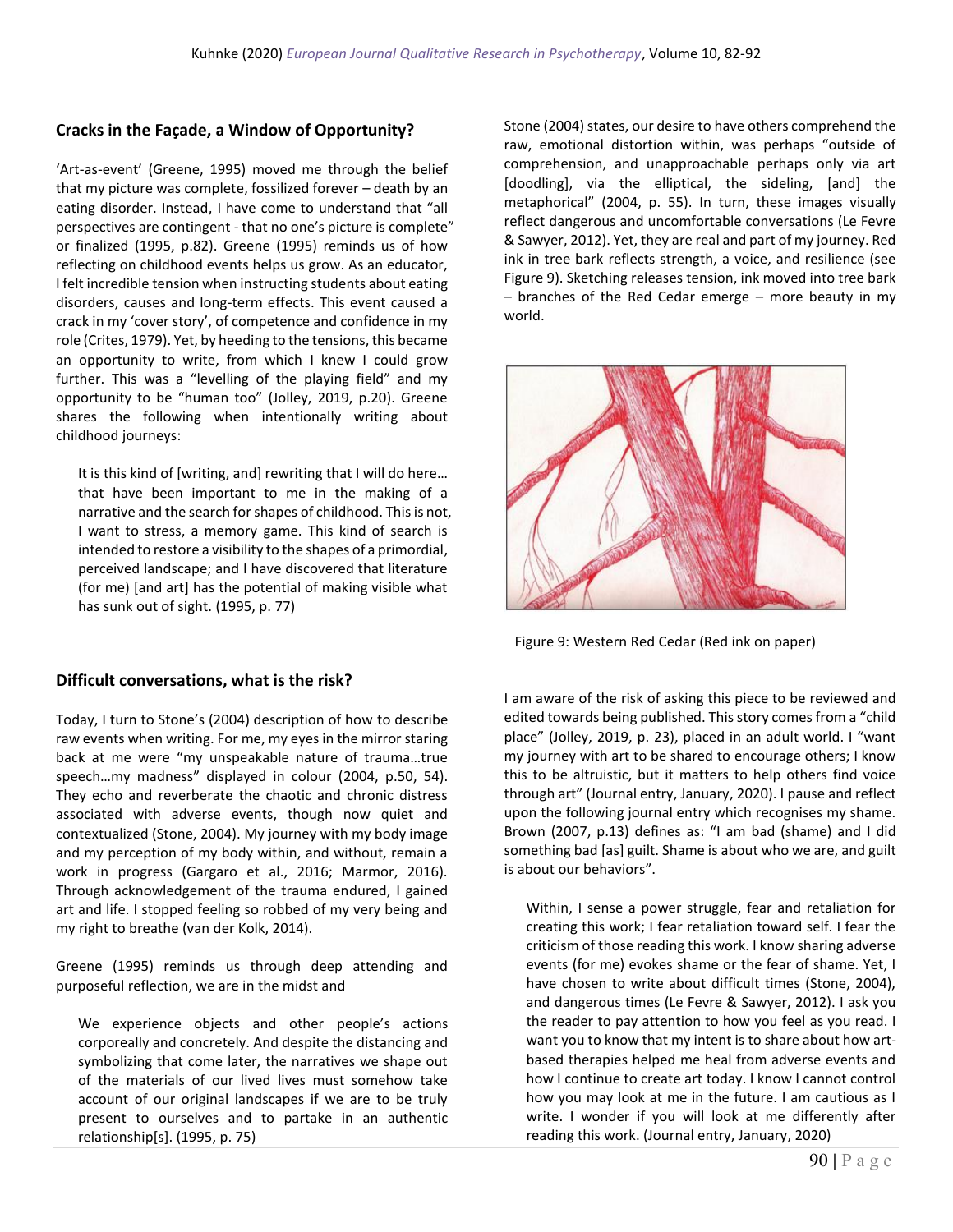Writing about difficult topics takes courage and resilience (Brown, 2007). "The foundation of courage is vulnerability-the ability to navigate uncertainty, risk, and emotional exposure. It takes courage to open ourselves up to joy" (Brown, 2017, p.144)

### **The Health-care Team, you are Important.**

Art therapists and the health care team supported my understanding of how events endured, and disordered eating kept me from health (van der Kolk, 2014). I came to know how my bodily experiences of separateness, was initially purposeful and protective, and how it became very, powerful and destructive (Marmor, 2016). I came to understand why being separate from adverse events and free-floating above the earth had become safe (van der Kolk, 2014). Over time and as trust with the art-therapist grew, I came to look forward to quiet times in the craft-room where I could find voice through art. I drew images and journaled on how disordered eating brought a sense of control and order from adverse events (Brown, 2007).

In time, and with consistent encouragement, art became my resilience, in an ongoing effort to be well (van der Kolk, 2014). My journey with art has grown. It had been safer to hide and hate myself rather than to risk having a relationship with my body or with people, care givers and health care providers ready to help (Marmor, 2016). Art gently drew together the "splitting off [of] large chunks of reality", dominant selfloathing and self-hate that had permeated my world for many years (van der Kolk, 2014, p.281). Greene (1995) further reminds me:

If I can make present the shapes and structures of a perceived world, even though they have been layered over with many rational meanings over time, I believe my own past will appear in altered ways and that my presently lived life…will become more grounded, more pungent, and less susceptible to logical rationalization…[while I] reach for the prereflective experiences that art can make accessible if [I]…attend". (1995, pp.77-78)

Art, images, and colouring exceeded my speechlessness and I began to re-story my life. Journaling allowed me to learn to write out and then articulate my distress; it has been a longterm process. Art surpassed the sense that "no one would believe me if I really told them how I felt about myself and in relation to adverse events" (Journal entry, February, 2020).

## The Closing of the Poem…

*"I sketch and create art with oil. Here I am together, with meaning, breath, and voice".* (Journal entry, January, 2020)

### **Dedication**

This creative work is dedicated to my treasured and cherished father and friend.

### References

American Art Therapy Association. (2017). *Educational standards*. Retrieved from

https://arttherapy.org/educational-standards/

- American Psychological Association. (2013). *Diagnostic and statistical manual of mental disorders*. (5th ed.). Washington: American Psychiatric Publishing.
- Andrade, J. (2009). What does doodling do? *Applied Cognitive Psychology. Online doi: 10.1022/acp.1561*
- Brandsma, R. (2017). *The mindfulness teaching guide. Essential skills and competencies for teaching mindfulness-based interventions.* California: New Harbinger Publications.
- Brown, B. (2007). *I thought it was just me (but it isn't)*: *Making the journey from "what will people think:" to "I am enough".* New York: Avery Publishing.
- Brown, B. (2017). *Braving the wilderness.* New York: Random House.
- Butryn, R. (2014). Art therapy and eating disorders: Integrating feminist poststructuralist perspectives. *The Arts in Psychotherapy, 41*(3), 278-286.
- Dalhoff, A. W., Frausto, H. R., Romer, G., & Wessing, I. (2019). Perceptive body image distortion in adolescent anorexia nervosa: Changes after treatment. *Frontiers in Psychiatry, 10*, 748-757.
- Dewey, J. (1934). Art as experience. In D. Goldblatt, & L. B. Brown, (2011), *Aesthetics* (pp. 414-417). Prentice-Hall.
- Dewey, J. (1938). *Experience & Education*. New York: Free Press.
- Eating Disorder Specialists. (2017). *How does art therapy help in eating disorder recovery*? Retrieved from [http://eatingdisorderspecialists.com/art-therapy-help](http://eatingdisorderspecialists.com/art-therapy-help-eating-disorder-recovery/)[eating-disorder-recovery/](http://eatingdisorderspecialists.com/art-therapy-help-eating-disorder-recovery/)